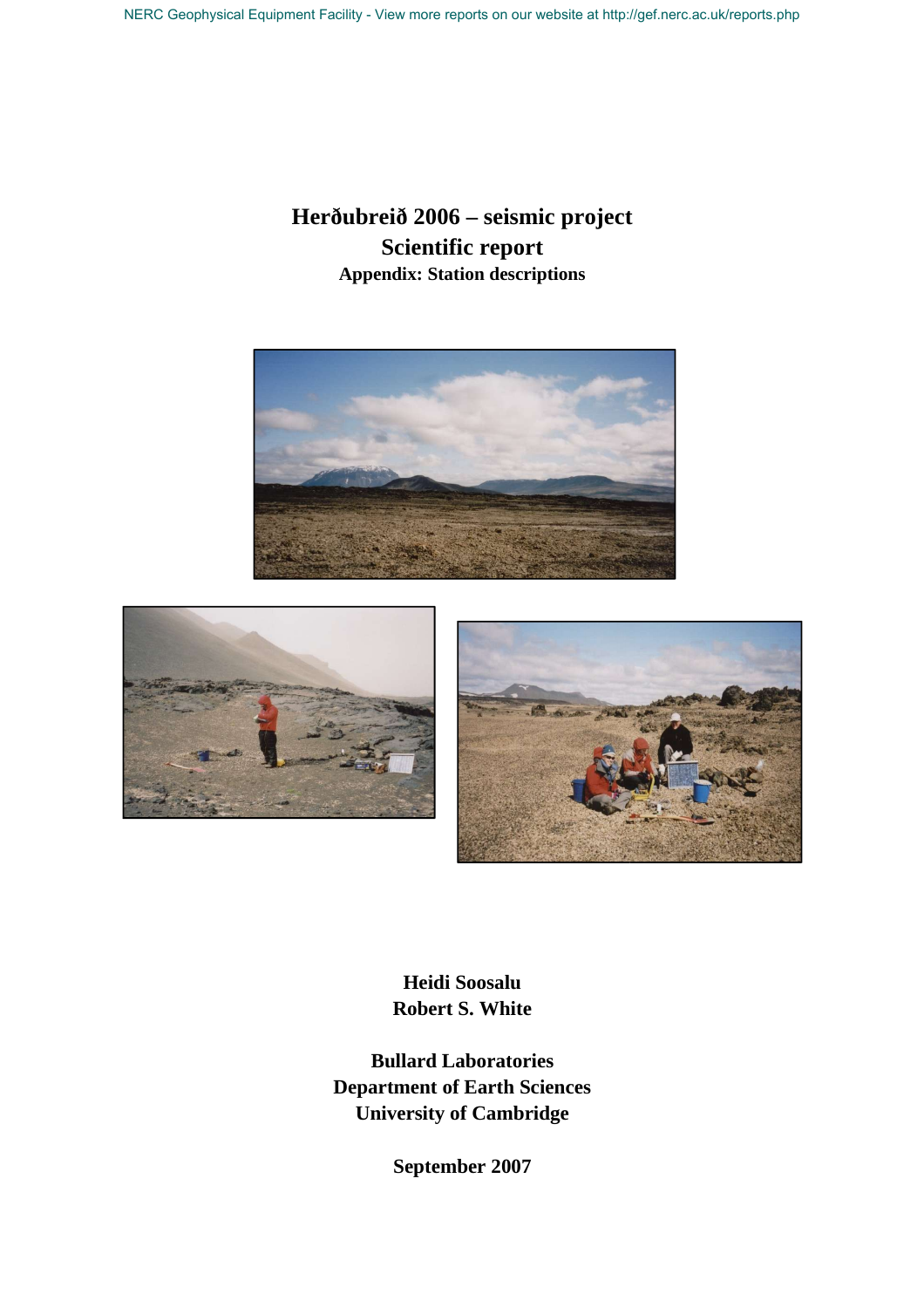NERC Geophysical Equipment Facility - View more reports on our website at http://gef.nerc.ac.uk/reports.php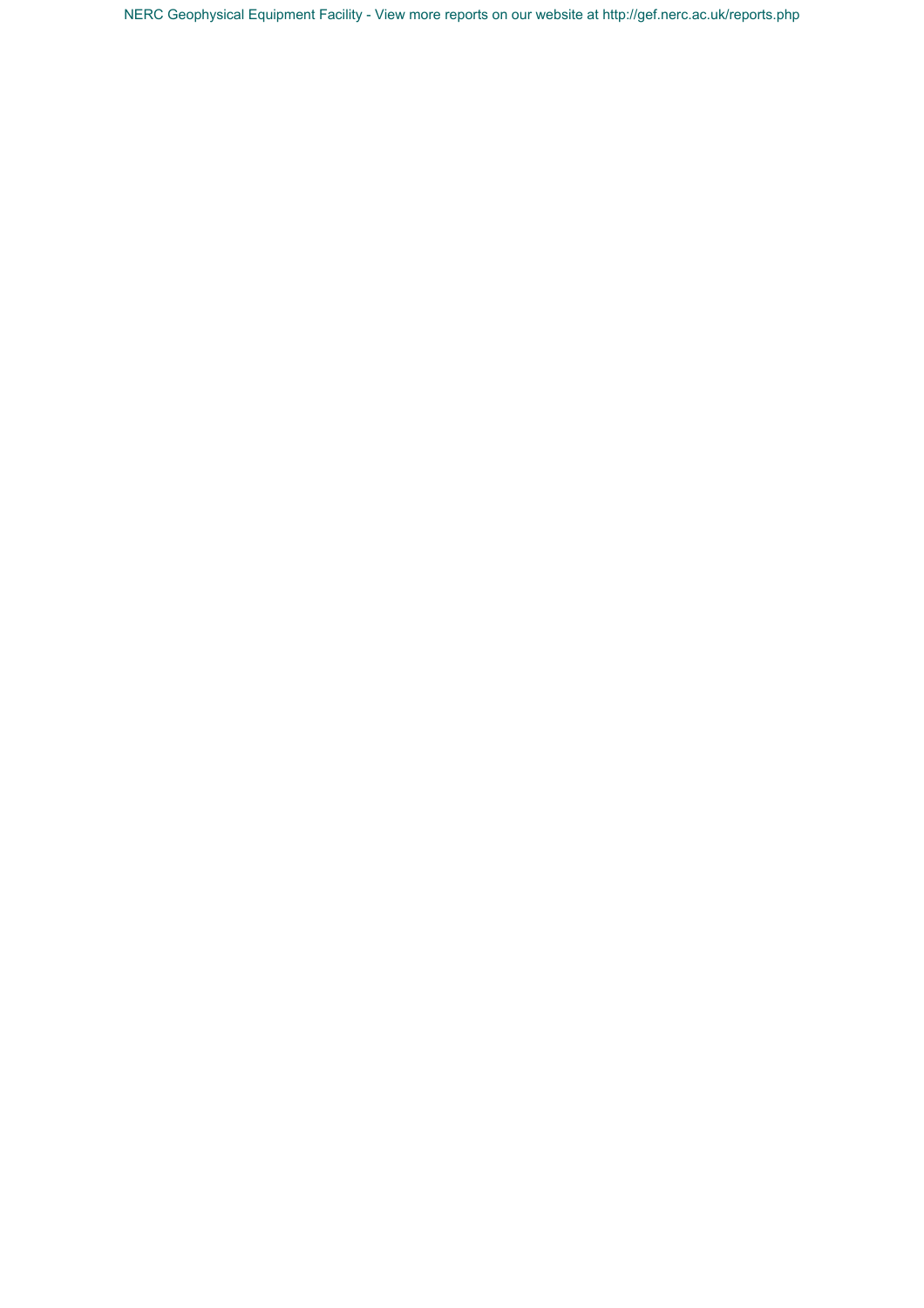# **Herðubreið 2006 – seismic project**

#### **Abstract**

*Herðubreið area is located within the mid-Atlantic divergent plate boundary in north Iceland. The study area includes the subglacially formed mountains Herðubreið and Herðubreiðartögl and the volcanic system of Askja comprising a nested caldera volcano and a fissure swarm transecting it. A 10-km broad belt of persistent shallow seismicity occurs beneath Herðubreið and Herðubreiðartögl. As the stations of the permanent Icelandic seismic network are mainly tens of kilometres away from these mountains, a 20-station network of broadband Güralp 6TD seismometers was deployed and operated in the area during July–August 2006 in order to gather more detailed data on this activity. Also, an abundant dataset was gathered on a cluster of shallow seismicity in the SE part of the Askja volcano. A remarkable and unexpected discovery was the detection of lower-crustal seismicity, probably related to magma movements, within the Askja volcanic system and to the east of it. The recorded 47.3 GB dataset is excellent, with 97% recovery. Approximately 1800 local earthquakes were located, some 100 of which occurred in the lower crust at hitherto unknown depths of 15-25 km.*



**Figure 1.** The location of the Herðubreið-Askja area in the Northern volcanic zone of Iceland. Red triangles are stations of the Herðubreið 2006 network and blue inverted triangles stations of the permanent seismic network run by the Icelandic Meteorological Office. Rivers and lakes are drawn in blue colour. The inset shows the neovolcanic zone of Iceland: the central volcanoes of the volcanic systems are circled and their fissure swarms shaded. K marks the volcanic system of Kverkfjöll.

#### **Geological and seismic background**

The mountains of Herðubreið and Herðubreiðartögl (see the upper cover photo) were formed as a result of subglacial eruptions during the last phases of the latest Ice Age. They are currently volcanically quiescent but are located between the active volcanic systems of Askja and Kverkfjöll at the north Iceland plate boundary (Fig. 1). Askja, which is included in the study area, is a prominent volcano massif with a nested caldera. The caldera lake of Askja was formed as a result of subsidence following a major eruption in 1875. The latest, minor eruption occurred in 1961. The extensive swarm of eruptive and tension fissures of Askja stretches to the NE and SW. Only a few such features can be found in the Herðubreið-Herðubreiðartögl area (Hjartardóttir, in prep.)

Despite the lack of surface features of faulting, the bedrock under Herðubreið and Herðubreiðartögl has long been known to be persistently seismically active, with earthquakes typically of magnitude < 3 (Einarsson 1991; IMO). The high level of seismicity and the fact that the permanent seismic stations maintained by the Icelandic Meteorological Office are mainly distant (i.e. several tens of kilometres away or more from the Herðubreið area), prompted us to carry out a pilot seismic study in August 2005. We deployed Güralp 6TD broadband sensors at five sites (DYNG, HELI, HERD, VIKR and UPTY, see Fig. 1) for three weeks, and detected over 200 earthquakes beneath and around Herðubreið during this short measuring period. This promising result convinced us that a more extensive survey would be worth conducting.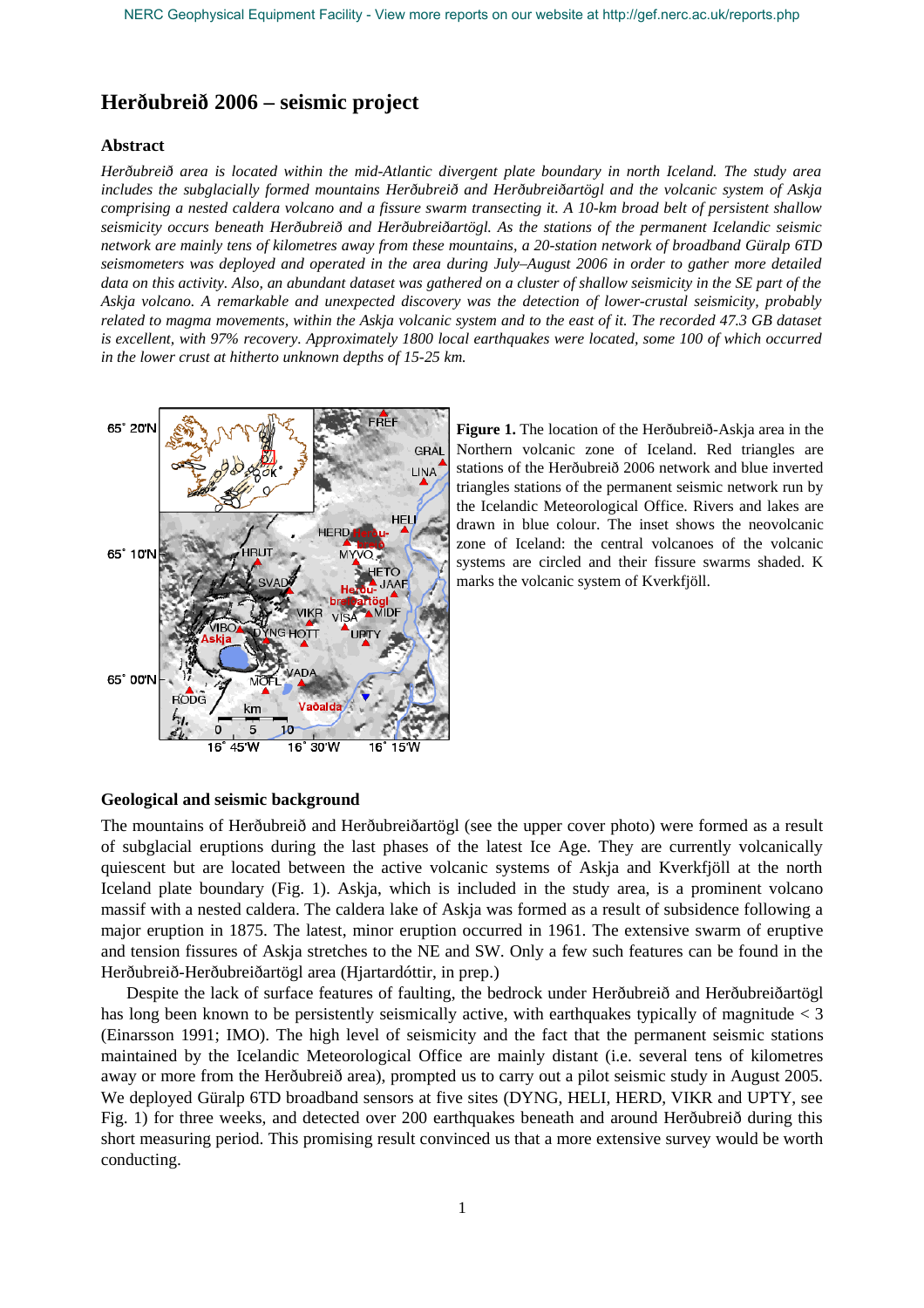

*Figure 2. The station operation chart. A triangle shows the installation time of a station and an inverted triangle the pick-up. Solid thick line shows the times when data were gathered at each station. Grey line shows times with patchy data (HRUT). Thinner line indicates data with a useless N component (VADA).*

#### **The fieldwork during the Herðubreið 2006 seismic project**

The field season is short in the northern Icelandic highland, which is at about 65°N and altitudes of 500- 1200 metres a.s.l. Depending on the snow conditions of the preceding winter, the mountain roads around Askja are opened in late-June or early-July and they are accessible only by 4WD vehicles. Sometimes new snow covers the area again by late-August or early-September. There are two mountain huts within our field area, manned by rangers from late-June to the end of August.

We aimed to start the fieldwork as early as possible, once all the planned sites were accessible. We began the deployment on the 3rd July 2006 and finished it on the 6th July. The track to the last site at 1115 m altitude, VIBO (see Appendix), was only cleared from snow immediately before we drove there. The pick-up trip was done during 25th to 28th August 2007. If weather conditions are favourable, it would in principle be possible to run the stations longer into the autumn. However, as the field area is over 100 km away from inhabited areas, for safety reasons we restricted the end of the field season to be within the period when there were rangers at the huts so that they were aware of our locations and actions.

The seismic network consisted of twenty broadband Güralp 6TD seismometers. Ten of them were provided by SEIS-UK and another ten belong to Cambridge University. Each of them had an individual GPS clock and for a power source an 80 Ah battery together with a 20 W solar panel. The sites were chosen as a compromise between optimal coverage and the availability of mountain tracks for access. A station could be deployed typically within an hour. Most of the sensors were buried in a plastic bin bag in sand or pumice, depending on the local ground conditions. At two sites (HERD and SVAD) there were good exposures of flat pahoehoe lava, and the sensors were levelled directly on it, covered with a bucket with a cairn built around for protection. Despite higher long-wavelength background noise, these sites were very good, particularly at SVAD.

The sensors were aligned to grid north (N21E) and the sampling rate was set to 100 samples-persecond with the GPS clocks run in a continuous mode. The breakout box and the cable ends were placed in a plastic sandwich box with small holes made for the cables, which was either placed in the same bin bag with the battery or wrapped in a plastic bag and buried underground. The SEIS-UK instruments used firmware version .138 and the Cambridge instruments version .235 (see Appendix). The 3 or 4 Gb memory of the sensors was sufficient for the ~50-day long data gathering period, and no service trip was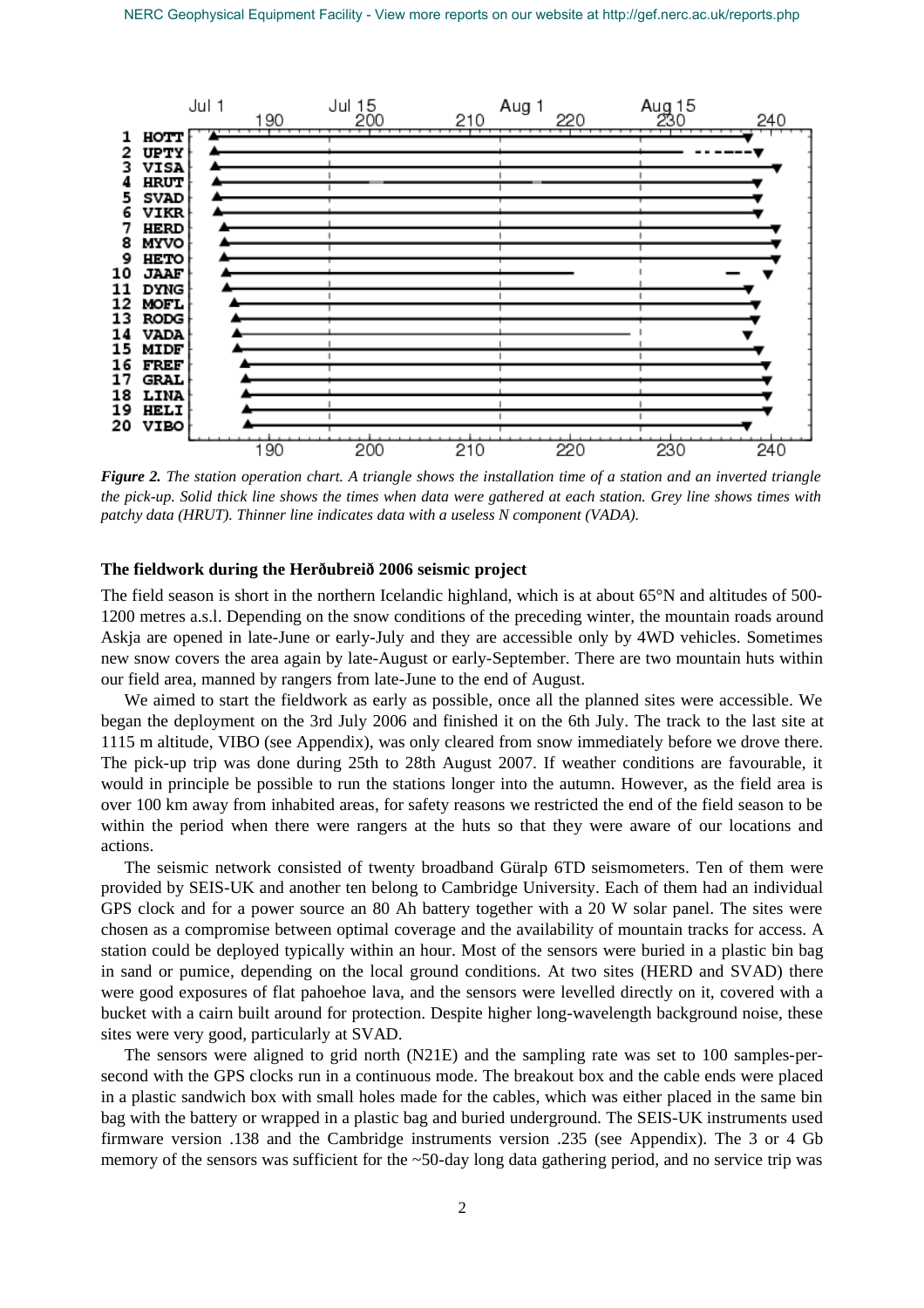needed before the pick-up of the instruments. As the weather was turning cold during the pick-up trip and it had to be done relatively quickly, no downloading was done in the field, but was done at the first opportunity in the lab of the Science Institute in Reykjavík.

| <b>Site</b> | $\mathbf{N}^{\circ}$ | $\mathbf{W}^{\circ}$ | Alt. | Inst.    | Pick-     | <b>Operated</b> | <b>Days</b> | <b>Recovery</b> | Raw      | Final |
|-------------|----------------------|----------------------|------|----------|-----------|-----------------|-------------|-----------------|----------|-------|
|             |                      |                      | (m)  |          | <b>up</b> | (days)          | <b>of</b>   | (%)             | data     | mseed |
|             |                      |                      |      |          |           |                 | data        |                 | (MB)     | data  |
|             |                      |                      |      |          |           |                 |             |                 |          | (GB)  |
| <b>HOTT</b> | 65.04747             | 16.52984             | 717  | $3-Jul$  | $25-Aug$  | 53.24           | 53.24       | 100             | $\gamma$ | 2.4   |
| <b>UPTY</b> | 65.04866             | 16.33838             | 621  | $3-Jul$  | $26$ -Aug | 54.20           | 50.99       | 94              | 2735     | 2.8   |
| <b>VISA</b> | 65.06899             | 16.40368             | 640  | $3-Jul$  | $28-Aug$  | 56.01           | 56.01       | 100             | 3069     | 3.0   |
| <b>HRUT</b> | 65.15576             | 16.67442             | 704  | $3-Jul$  | $26$ -Aug | 53.88           | ~53.88      | ~100            | 2483     | 1.9   |
| <b>SVAD</b> | 65.11746             | 16.57499             | 680  | $3-Jul$  | $26$ -Aug | 53.87           | 53.87       | 100             | 2215     | 1.7   |
| <b>VIKR</b> | 65.07474             | 16.51347             | 718  | $3-Jul$  | $26$ -Aug | 53.85           | 53.85       | 100             | 9        | 3.4   |
| <b>HERD</b> | 65.18157             | 16.39730             | 688  | $4-Jul$  | $28-Aug$  | 54.99           | 54.99       | 100             | 2454     | 1.8   |
| <b>MYVO</b> | 65.15549             | 16.36895             | 636  | $4-Jul$  | $28-Aug$  | 54.96           | 54.96       | 100             | 2761     | 1.8   |
| <b>HETO</b> | 65.12871             | 16.31698             | 582  | $4-Jul$  | $28-Aug$  | 54.93           | 54.93       | 100             | 2597     | 1.7   |
| <b>JAAF</b> | 65.11278             | 16.25040             | 555  | $4-Jul$  | $27-Aug$  | 53.98           | 36.03       | 67              | 2977     | 2.0   |
| <b>DYNG</b> | 65.05192             | 16.64808             | 961  | $4-Jul$  | $25-Aug$  | 51.99           | 51.99       | 100             | 3071     | 2.8   |
| <b>MOFL</b> | 64.98449             | 16.64970             | 699  | $5-Jul$  | $26$ -Aug | 51.97           | 51.97       | 100             | 2849     | 2.8   |
| <b>RODG</b> | 64.98512             | 16.88638             | 1022 | $5-Jul$  | $26$ -Aug | 51.74           | 51.74       | 100             | 2438     | 2.0   |
| <b>VADA</b> | 64.99487             | 16.53813             | 673  | $5-Jul$  | $25-Aug$  | 50.89           | $-39.21$    | ~177            | $\gamma$ | 1.5   |
| <b>MIDF</b> | 65.08676             | 16.32957             | 570  | $5-Jul$  | $26$ -Aug | 51.96           | 51.96       | 100             | 2742     | 2.8   |
| <b>FREF</b> | 65.35190             | 16.28353             | 531  | $6$ -Jul | $27-Aug$  | 51.93           | 51.93       | 100             | 2744     | 2.8   |
| <b>GRAL</b> | 65.28706             | 16.10030             | 477  | $6$ -Jul | $27-Aug$  | 52.94           | 52.94       | 100             | 2761     | 2.8   |
| <b>LINA</b> | 65.26202             | 16.15858             | 475  | $6$ -Jul | $27-Aug$  | 51.93           | 51.93       | 100             | 2749     | 2.8   |
| <b>HELI</b> | 65.19874             | 16.21843             | 489  | $6-Jul$  | $27-Aug$  | 51.92           | 51.92       | 100             | 2681     | 2.1   |
| <b>VIBO</b> | 65.06584             | 16.72938             | 1115 | $6-Jul$  | $25-Aug$  | 49.71           | 49.71       | 100             | 2817     | 2.4   |

**Table 1.** The volume of data gathered

#### **Recorded Data**

The data recovery was very good, totalling 96.9% (Fig. 2 and Table 1). The total amount of final data is 47.3 GB. We carried out the data downloading and conversion procedures following the detailed instructions provided by SEIS-UK (www.le.ac.uk/seis-uk/Manuals6T.htm). The data are stored in mseed format in the SEIS-UK archive, and also in the IRIS database with the temporary network code YT2006.

Seventeen sensors out of twenty operated completely correctly throughout the campaign. There were difficulties with downloading data from some of the sensors, but that was later achieved successfully either by the SEIS-UK staff or by Güralp, the manufacturer. The vertical component of the sensor at VADA had been accidentally set up 180° degrees wrong at Güralp: the first P-wave motion was recorded as up when it should have been down and vice versa. The north channel of this same seismometer was malfunctioning and produced no useful data. In mid-August this sensor stopped working altogether. The sensors at JAAF and UPTY had gaps in data towards the end of the period, probably due to battery or sensor problems or a combination of both. The sensor at HRUT worked well, but for some unknown reason its GPS clock jumped ahead one second some time during days 199–201  $(18–20 \text{ July})$  and another second during days  $216–217$   $(4–5 \text{ August})$ , with patchy data around these jumps. However, the event picks are still useful, when corrected with -1, and later -2 seconds. Possibly these jumps can be corrected in the final version of data, but that has not been done yet at the time of writing this report. Some sites (GRAL, HELI, HOTT and LINA) located close to the main track suffered from occasional traffic noise.

The shipment arrived later than scheduled in Iceland, which left us with minimal time for huddle testing prior to the deployment trip. We only discovered after the pick-up that the newer software version v.235 on the Cambridge instruments caused the converted mseed data to be chopped into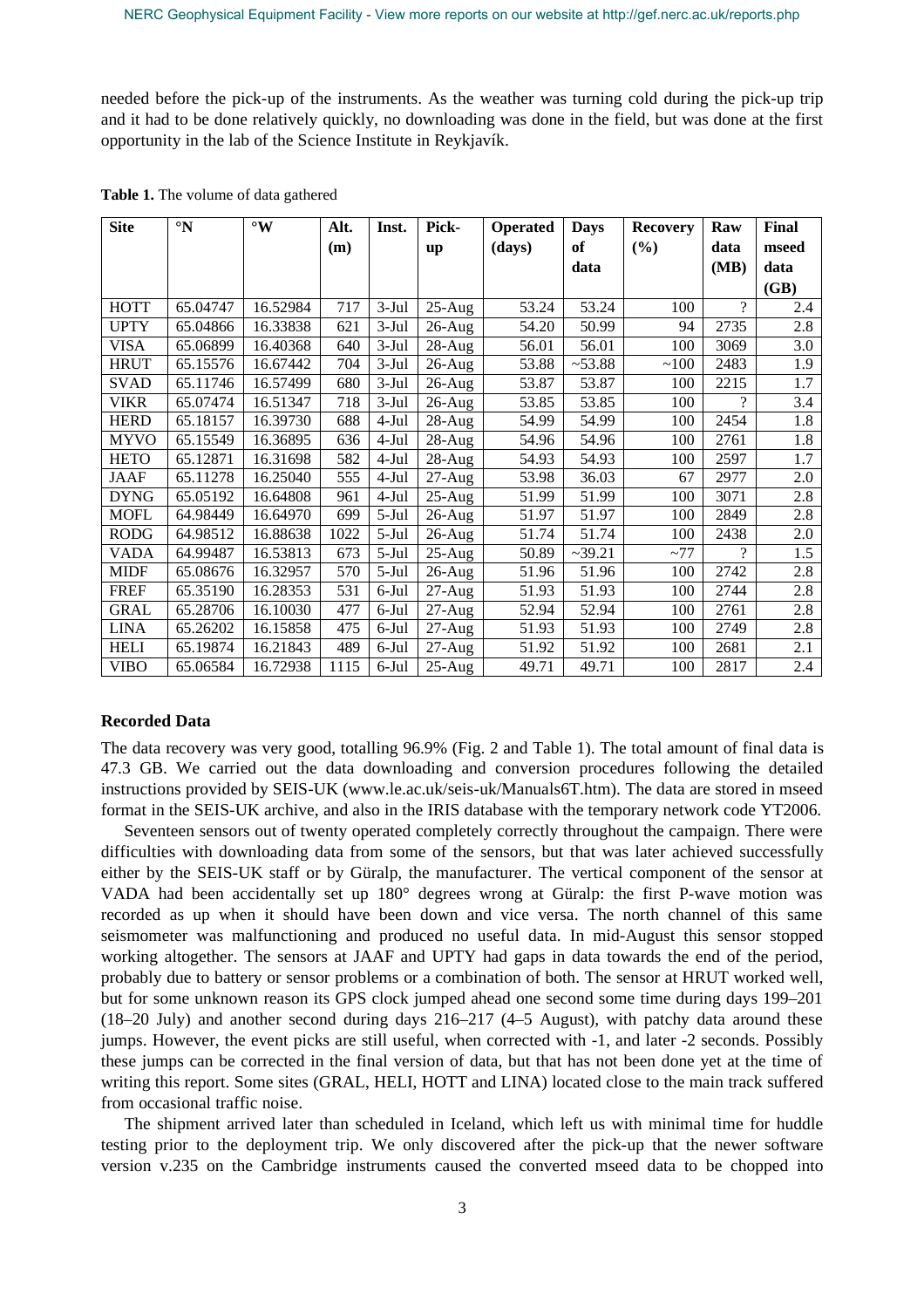numerous short patches. Fortunately this could be fixed by later software provided by Güralp, and this problem has been corrected in the stored mseed data.



**Figure 3**. Epicentral and hypocentral distribution of the earthquakes during July–August 2006. Upper-crustal earthquakes are marked with green dots and lower-crustal earthquakes with orange stars. The stereographic projection shows the combination of tension axes of fault-plane solutions constructed for 52 upper-crustal earthquakes under Herðubreið and Herðubreiðartögl.

#### **Preliminary results**

As expected, we gathered a large dataset of local seismicity (Fig. 3). The magnitudes have not yet been determined for all the events, but comparison with detections by the national network indicates that they were all < 1.5 in magnitude. Approximately 1800 earthquakes were located, most of which lie within a ~10 km wide and ~30 km long belt beneath Herðubreið and Herðubreiðartögl. This activity is restricted to the upper crust and dips towards the NE, away from Askja and the active plate boundary. Most of the events occur towards the base of the seismogenic crust, from  $\sim$ 2 km down to  $\sim$ 8 km. The dominant cause of this seismicity appears to be plate boundary spreading, as the tension axes of the fault-plane solutions align along the spreading direction, N106E.

A prominent cluster of upper-crustal seismicity, down to  $\sim$ 5 km depth, occurs in the SE part of the Askja caldera system. The area of these earthquakes correlates with the sites of geothermal activity. A closer study of the nature of this activity will be made by Janet Key (new NERC PhD student starting in summer 2007). All the upper-crustal earthquakes, both at Herðubreið and at Askja have the typical appearance of tectonic, or volcano-tectonic, events, with a broad spectrum and impulsive P- and Sarrivals. They typically occur in swarms (Fig. 4).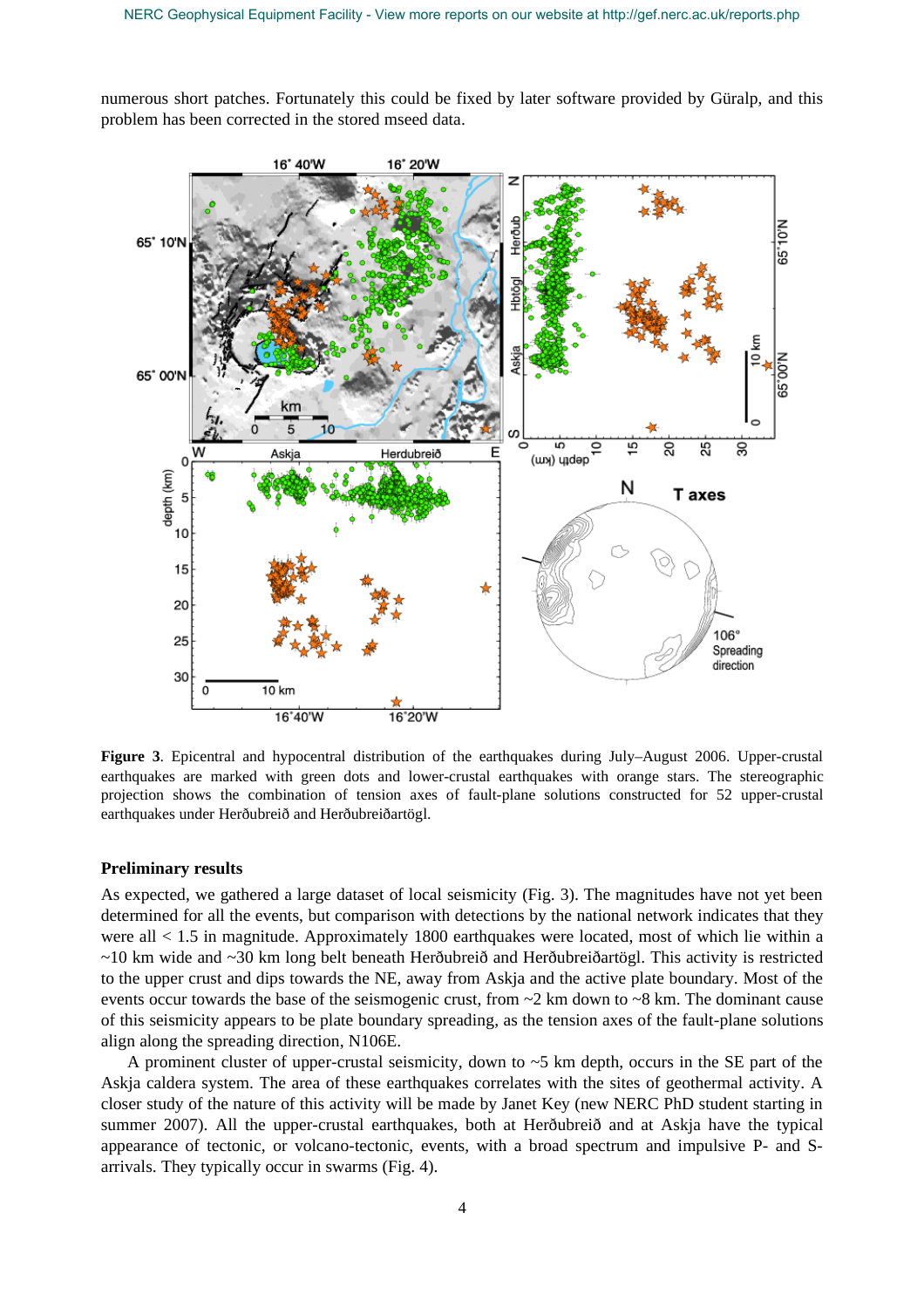

**Figure 4.** A sample of a high-frequency upper-crustal earthquake swarm at Herðubreið. Vertical component records of the closest stations, MYVO and HERD, are shown. Arrows mark P-wave arrivals of individual events. The seismograms are on the same scale and the data are bandpass filtered 2–15 Hz.

An unexpected and exciting discovery was the detection of deep, lower-crustal earthquakes, formerly unknown in this area (Fig. 5). We detected approximately 100 such events during July–August 2006. Retrospective examination of the database of the Icelandic Meteorological Office suggests that they have occurred at least since 2005. The lower-crustal earthquakes have distinctly different waveforms than the shallower events. They tend to occur in swarms, as does the upper-crustal seismicity, but their frequency content is much lower, typically restricted to around 3 Hz, with possibly some higher-frequency onsets at some sites.



**Figure 5.** An example of a lower-crustal earthquake swarm, NW of Herðubreið and approximately at 20 km depth. Individual P- and S-wave arrivals are marked. All the seismograms are on the same scale and the data are high-pass filtered at 1 Hz.

The deep activity is very intriguing and sets constraints on rheological and temperature conditions within the lower crust of the north Iceland plate boundary. Our current understanding is that these events are related to magmatic movements within the neovolcanic zone. The crustal thickness in the Askja area is not precisely known, but is estimated from earlier work at Cambridge to be around 30 km (Darbyshire et al. 2000). It is possible that the deepest events, particularly the one located at 34 km depth, are occurring in the upper mantle rather than in near the base of the crust, but most are well within the lower-crust.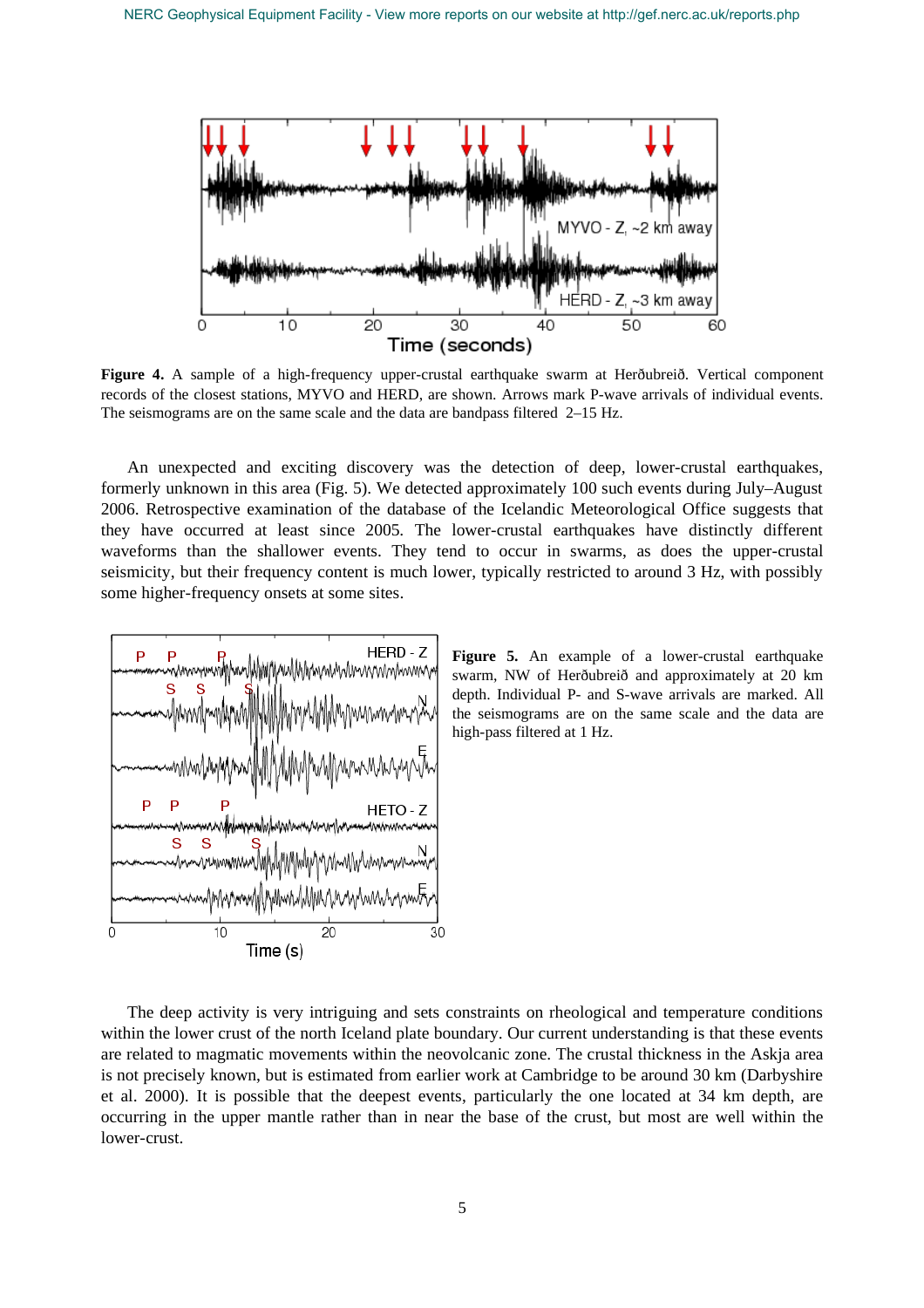#### **Presentations, publications and research in progress**

Clare Knox (student at the University of Cambridge) and Heidi Soosalu examined the event cluster beneath Herðubreið and Herðubreiðartögl and the deep seismicity during 2006. The shallow seismic cluster beneath Askja is being analysed more thoroughly by another student during summer and autumn 2007. Janet Key, a NERC PhD student who has recently started at the University of Cambridge will use all the data we have recorded, and will incorporate new data from a similar deployment currently in the field in summer 2007. She will focus particularly on the lower-crustal seismicity and will apply waveform relocation and seismic tomographic techniques to improve the constraints from the seismicity. Its interpretation will be accompanied by theoretical modelling of these (globally) rare deep crustal events thought to be caused by melt movement in the lower crust.

First results of the Herðubreið 2006 campaign have been presented at several meetings:

- Soosalu, H., C. Knox, R.S. White, P. Einarsson, S.S. Jakobsdóttir & Erik Sturkell (2007). Seismicity at the Askja volcano and its surroundings, north Iceland. Volcanic & Magmatic Studies Group, Winter Meeting, Oxford, U.K., 4-5 Jan, 2007, p. 27–28.
- Knox, C. H. Soosalu, R.S. White & S.S. Jakobsdóttir (2007). Earthquakes at Herðubreið on the north Iceland plate boundary: tectonic or magmatic? Volcanic & Magmatic Studies Group, Winter Meeting, Oxford, U.K., 4-5 Jan, 2007, p. 55.
- Soosalu, H. S.S. Jakobsdóttir, R.S. White, C. Knox & P. Einarsson (2007). Lower-crustal earthquakes at the divergent plate boundary of north Iceland near Askja. Geoscience Society of Iceland, Spring meeting 2007, p. 37.
- Soosalu, H. R.S. White, C. Knox, S.S. Jakobsdóttir & P. Einarsson (2007). Discovery of lower-crustal earthquakes down to ~30 km depth near the Askja volcano in north Iceland. The 38th Nordic Seismology Seminar, Helsinki, Finland, 13-15 Jun, 2007. 2 pp.
- Soosalu, H., R.S. White, C. Knox, P. Einarsson & S.S. Jakobsdóttir (2007). Waveforms of lower-crustal earthquakes near the Askja volcano at the north Iceland divergent plate boundary. European Seismological Commission workshop, Seismic phenomena associated with volcanic activity, Nesjavellir, Iceland, 9-16 Sep, 2007. 1 p.

A first manuscript on the lower crustal seismicity, to be submitted to Nature Geophysics, is currently under revision.

### **Acknowledgements**

Ten of the seismometers were loaned from SEIS-UK. The SEIS-UK staff, Alex Brisbourne, David Hawthorn and Anna Horleston provided prompt and professional help during all the phases of the project. The rangers at the mountain huts of Dreki and Herðubreiðarlindir, Guðný, Hanna Kata, Hrafnhildur and Þórný, are thanked for their assistance, friendliness and hospitality during our stays in the field area. Erik Sturkell provided valuable logistical assistance and advice, and fed the fieldworkers with delicious dinners on the way out to and back from the highland. Nicholas Borner, Katherine Harland, Clare Knox, Andrew Lillington and Sarah White were good and skilful fieldworkers.

#### **References**

Darbyshire, F.A., R.S. White & K.F. Priestley (2000). Structure of the crust and uppermost mantle of Iceland from a combined seismic and gravity study. *Earth Planet. Sci. Lett.* **181**, 409-428.

Einarsson, P. (1991). Earthquakes and present-day tectonism in Iceland. *Tectonophysics* **189**, 261-279.

Hjartardóttir, Á.R. (in prep.). Fissures and fractures near the Askja volcano in the Northern rift zone of Iceland. MSc thesis, University of Iceland.

IMO. Icelandic Meteorological Office seismic database: www.vedur.is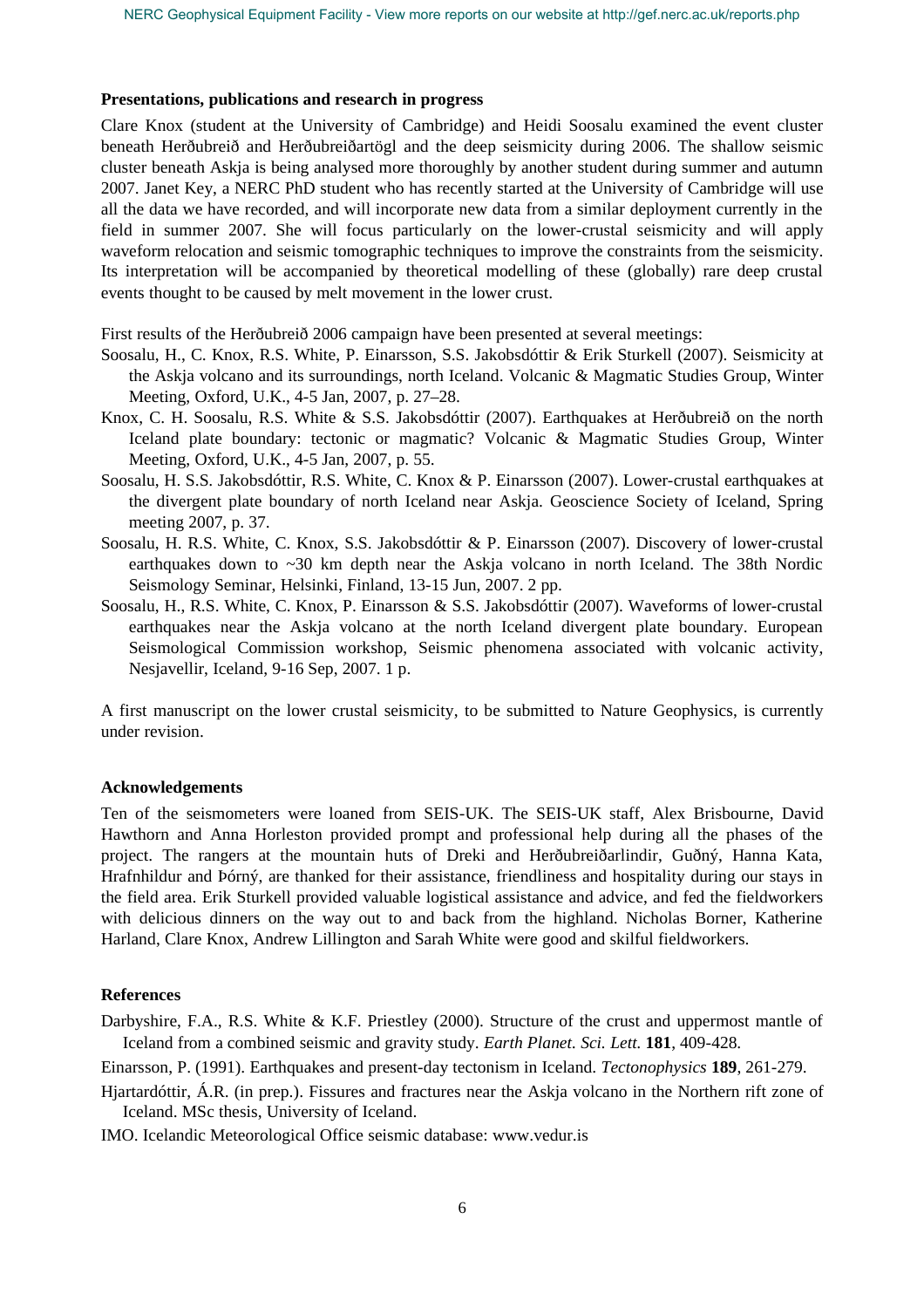# **Herðubreið 2006 – seismic project**

## **Appendix: Detailed information on the seismograph stations of the Herðubreið network**

1. **HOTT** – Höttur (65.04747 °N, 16.52984 °W, 717 m) Installed 184 – 3.7. 10:48 Pick-up 237 – 25.8. 16:33 53.23958/53.23958 days of data, recovery 100 % *Sensor 6010 (Cambridge), grid north N21E, GPS G4193, firmware v.235* Ground: pumice, fine sand Burial material: pumice, fine sand Remarks: occasional traffic noise

2. **UPTY** – Upptyppingar (65.04866 °N, 16.33838 °W, 621 m**)** – re-occupied site from 2005 Installed 184 – 3.7. 12:33 Pick-up 238 – 26.8. 17:28 Data gaps 231 – 19.8. 05:38 to 232 – 20.8. 11:05; 232 – 20.8. 23:43 to 233 – 21.8. 10:25; 233 – 21.8. 20:55 to  $234 - 22.8$ .  $10:07$ ;  $235 - 23.8$ .  $01:18$  to  $235 - 23.8$ .  $08:11$ ,  $236 - 24.8$ .  $06:34$  to  $236 - 24.8$ . 09:22; 237 – 25.8. 03:07 to 237 – 25.8. 07:52; 238 – 26.8. 01:02 to 238 – 26.8. 10:28 50.98749/54.20486 days of data, recovery 94.06 % *Sensor 6141 (SEIS-UK), grid north N21E, GPS G3767, firmware v.138* Ground: sand, pumice, lava blocks Burial material: sand, pumice, lava blocks Remarks: rather noisy data, surprising after better experience in 2005, possibly related to malfunctioning of the sensor

3. **VISA** – Vikursandur (65.06899 °N, 16.40368 °W, 640 m) Installed 184 – 3.7. 14:03 Pick-up 240 – 28.8. 14:11 56.00555/56.00555 days of data, recovery 100 % *Sensor 6070 (SEIS-UK), grid north N21E, GPS G3846, firmware v.138* Ground: pumice, sand/fine sand, lava under Burial material: bucket, pumice, sand

4. **HRUT** – Hrútur (65.15576 °N, 16.67442 °W, 704 m) Installed 184 – 3.7. 17:58 Pick-up 238 – 26.8. 15:03 Patchy data 199 – 18.7. 23:48 to 201 – 20.7. 08:46; 216 – 4.8. 05:14 to 217 – 5.8. 02:03  $~53.87847/53.87847$  days of data, recovery  $~100\%$ *Sensor 6305 (Cambridge), grid north N21E, GPS nn, firmware v.235* Ground: coarse and fine sand Burial material: coarse and fine sand Remarks: GPS jumped ahead a second twice for an unexplained reason, first during the days 199–201 and later during the days 216–217, data are usable, if corrected with -1 sec after the first jump and -2 sec after the second jump

5. **SVAD** – Svartadyngja (65.11746 °N, 16.57499 °W, 680 m) Installed 184 – 3.7. 17:58 Pick-up 238 – 26.8. 15:51 53.86598/53.86598 days of data, recovery 100 % *Sensor 6359 (Cambridge), grid north N21E, GPS G4186, firmware v.235* Ground: levelled on flat lava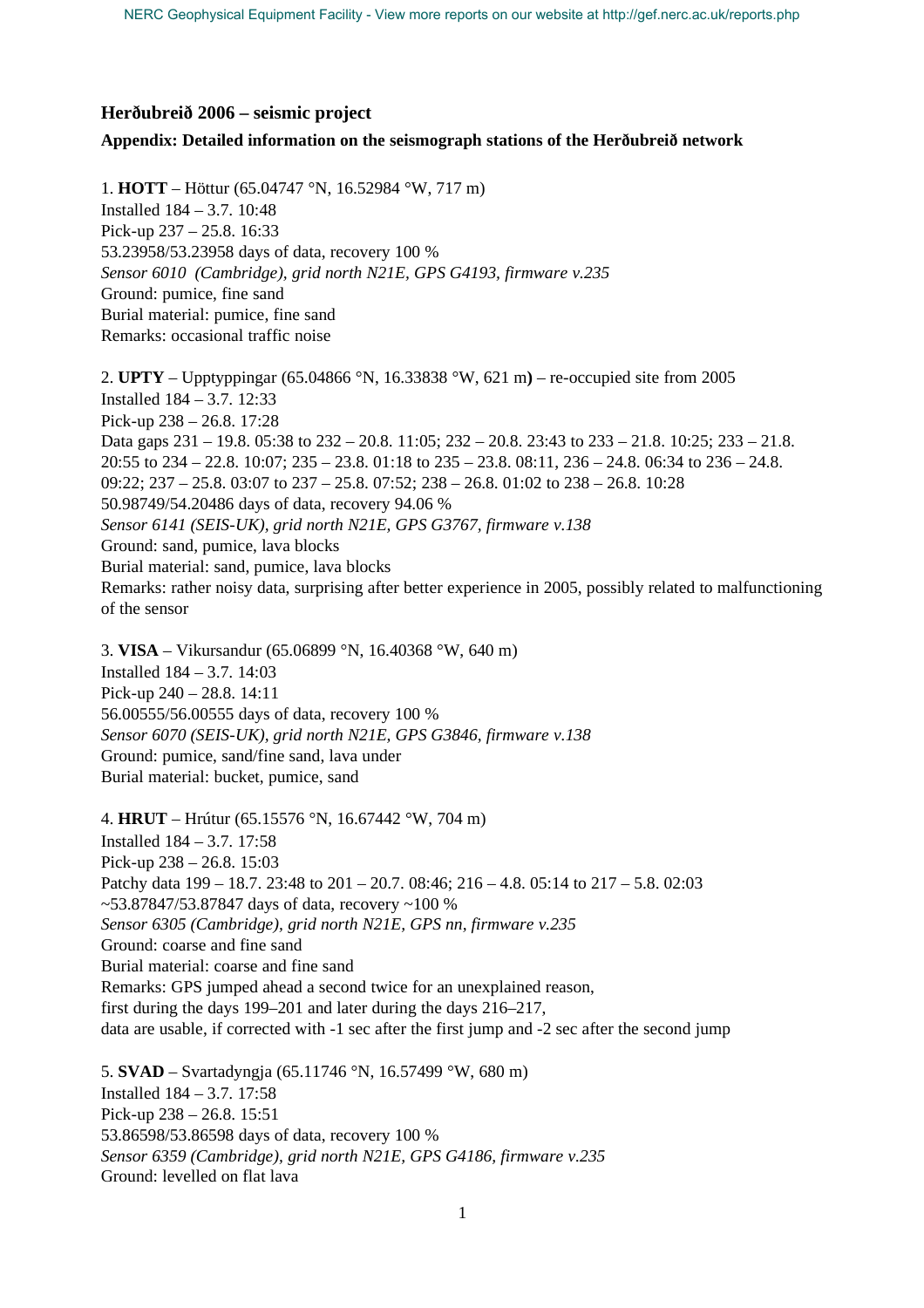Burial material: bucket, cairn of lava blocks, sand

6. **VIKR** – Vikrafell (65.07474 °N, 16.51347 °W, 718 m) – re-occupied site from 2005 Installed 184 – 3.7. 20:44 Pick-up 238 – 26.8. 17:15 53.85486/53.85486 days of data, recovery 100 % *Sensor 6051 (SEIS-UK), grid north N21E, GPS G4155, firmware v.138* Ground: pumice, sand Burial material: pumice, sand

7. **HERD** – Herðubreið (65.18157 °N, 16.39730 °W, 688 m) – re-occupied site from 2005 Installed 185 – 4.7. 11:47 Pick-up 240 – 28.8. 11:34 54.99097/54.99097 days of data, recovery 100 % *Sensor 6024 (Cambridge), grid north N21E, GPS G3801, firmware v.235* Ground: levelled on flat lava Burial material: bucket, cairn of lava blocks, sand

8. **MYVO** – Mývatnsöræfi (65.15549 °N, 16.36895 °W, 636 m) Installed 185 – 4.7. 13:11 Pick-up 240 – 28.8. 12:12 54.95902/54.95902 days of data, recovery 100 % *Sensor 6360 (Cambridge), grid north N21E, GPS G6455, firmware v.235* Ground: fine sand, lava slabs Burial material: fine sand

9. **HETO** – Herðubreiðartögl (65.12871 °N, 16.31698 °W, 582 m) Installed 185 – 4.7. 5:16 Pick-up 240 – 28.8. 13:34 54.92917/54.92917 days of data, recovery 100 % *Sensor 6150 (Cambridge), grid north N21E, GPS G4242, firmware v.235* Ground: sand, pumice, lava Burial material: sand, pumice

10. **JAAF** – Jökulsá á fjöllum (65.11278 °N, 16.25040 °W, 555 m) Installed 185 – 4.7. 16:44 Pick-up 239 – 27.8. 16:20 36.02848/53.98334 days of data, recovery 66.74 % *Sensor 6128 (SEIS-UK), grid north N21E, GPS G3873, firmware v.138* Ground: sand, pumice, lava blocks Burial material: sand, pumice Remarks: noisy site

11. **DYNG** – Dyngja (65.05192 °N, 16.64808 °W, 961 m) Installed 185 – 4.7. 18:22 Pick-up 237 – 25.8. 18:05 51.98819/51.98819 days of data, recovery 100 % *Sensor 6191 (SEIS-UK), grid north N21E, GPS G3839, firmware v.138* Ground: vault with concrete bottom, built on a hyaloclastite ridge Burial material: vault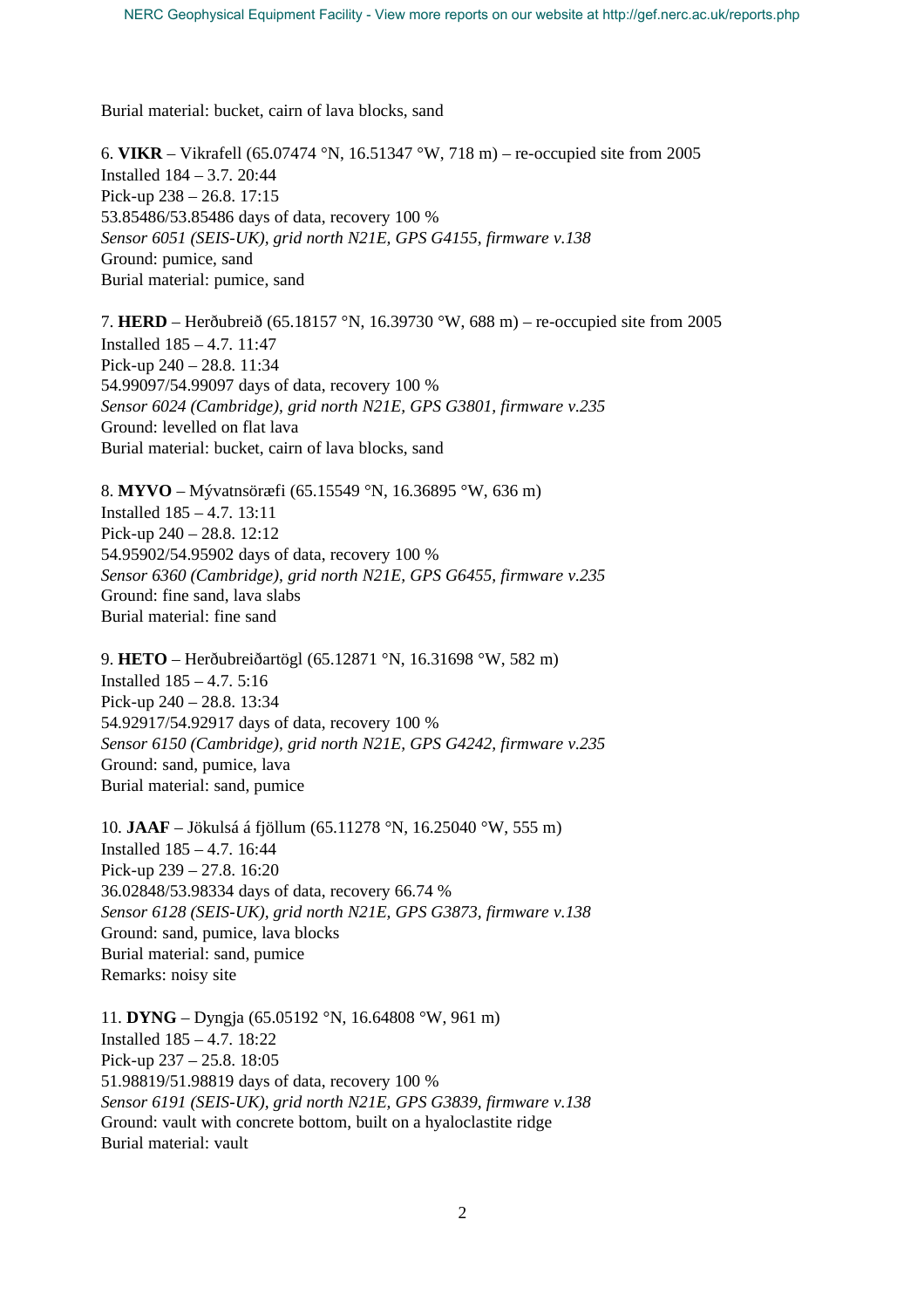12. **MOFL** – Móflöt (64.98449 °N, 16.64970 °W, 699 m) Installed 186 – 5.7. 12:18 Pick-up 238 – 26.8. 11:42 51.97500/51.97500 days of data, recovery 100 % *Sensor 6071 (SEIS-UK), grid north N21E, GPS G3810, firmware v.138* Ground: sand, on the flank of hyaloclastite bank Burial material: sand, lava/hyaloclastite blocks Remarks: high-frequency noise from a river close by, sometimes electric noise

13. **RODG** – Roðgúll (64.98512 °N, 16.88638°W, 1022 m) Installed 186 – 5.7. 16:09 Pick-up 238 – 26.8. 10:01 51.74444/51.74444 days of data, recovery 100 % *Sensor 6173 (Cambridge), grid north N21E, GPS G4208, firmware v.235* Ground: sand, ash, lava blocks Burial material: sand, ash, lava blocks

14. **VADA** – Vaðalda (64.99487 °N, 16.53813 °W, 673 m) Installed 186 – 5.7. 18:13 Pick-up 237 – 25.8. 15:30 Data gap 225 – 13.8. 23:12 to 237 – 25.8. 15:30 39.20764/50.88680 days of data, recovery 100 % *Sensor 6096 (Cambridge), grid north N21E, GPS G4269, firmware v.235* Ground: sand, small pumice, lava blocks Burial material: sand, small pumice, lava blocks Remarks: vertical component 180° wrong (UP is DOWN and DOWN is UP), north component useless

15. **MIDF** – Miðfell (65.08676 °N, 16.32957 °W, 570 m) Installed 186 – 5.7. 19:48 Pick-up 238 – 26.8. 18:45 51.95625/51.95625 days of data, recovery 100 % *Sensor 6023 (SEIS-UK), grid north N21E, GPS G2121, firmware v.138* Ground: sand, pumice, lava slabs Burial material: sand, pumice, lava slabs

16. **FREF** – Fremstafell (65.35190 °N, 16.28353 °W, 531 m) Installed 187 – 6.7. 13:35 Pick-up 239 – 27.8. 11:49 51.92639/51.92639 days of data, recovery 100 % *Sensor 6158 (SEIS-UK), grid north N21E, GPS G3841, firmware v.138* Ground: sandy soil Burial material: sandy soil, pebbles

17. **GRAL** – Grafarlönd (65.28706 °N, 16.10030 °W, 477 m) Installed 187 – 6.7. 15:37 Pick-up 239 – 27.8. 14:13 51.94167/51.94167 days of data, recovery 100 % *Sensor 6351 (SEIS-UK), grid north N21E, GPS G4136, firmware v.138* Ground: sand, pebbles Burial material: sand, pebbles Remarks: occasional traffic noise